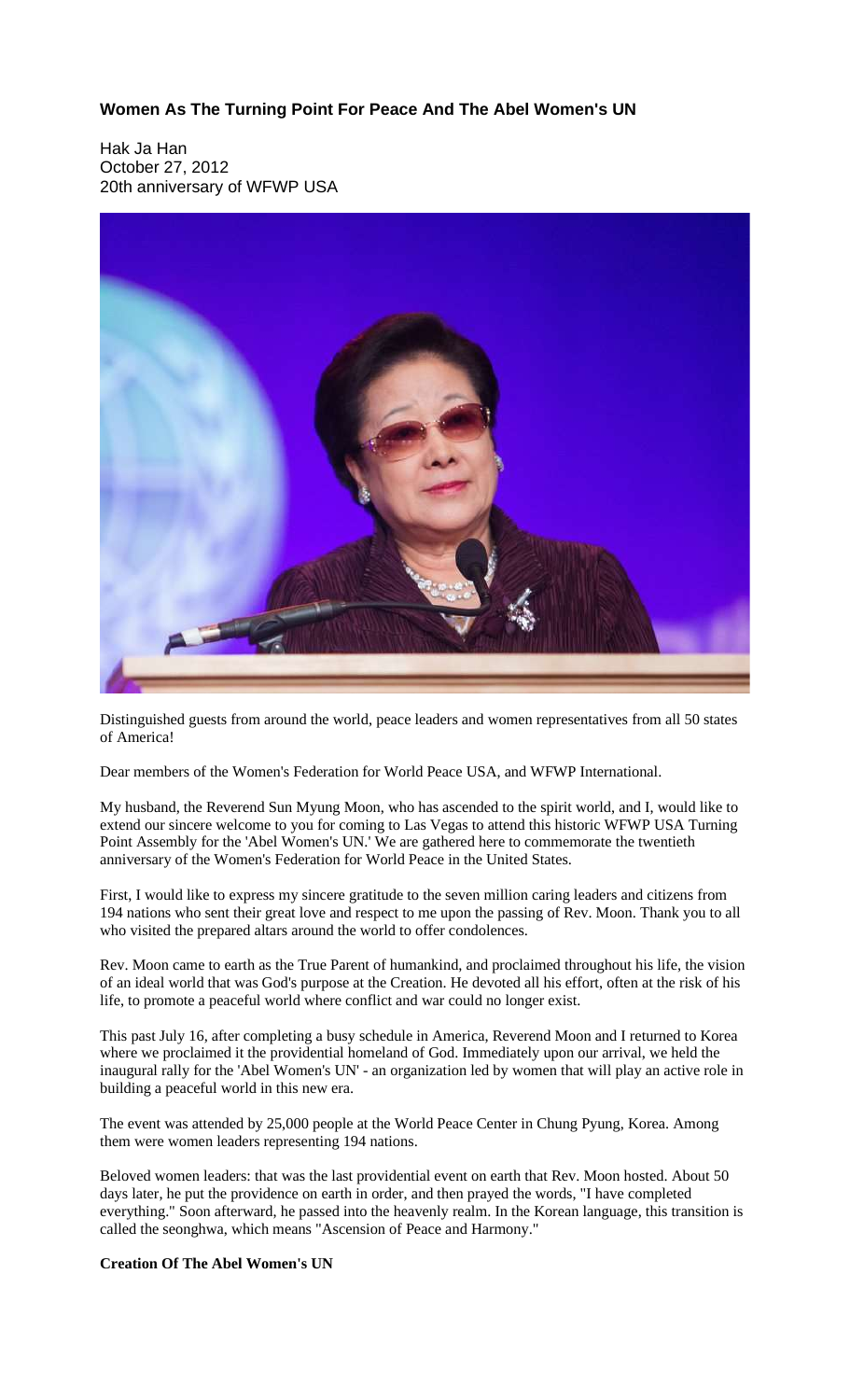Beloved women leaders from around the world, we now carry the heavy responsibility to complete the providential mission of the 'Abel Women's UN,' which is the final organization that Rev. Moon and I created together.

Let me explain what I mean by the term, "Abel Women's UN."

As you may be aware, people who endured unbearable suffering all over the world in the aftermath of the catastrophic Second World War, founded the United Nations with a deep yearning for peace based on the viewpoint that war must never be waged again. This was in accordance with God's will.

However, what is the reality today? In the almost 70 years of the United Nations' existence, it has been unable to prevent the outbreak of war, including the Korean War. Although the Cold War has ended, the world is still not free from the threat of war. There are still conflicts large and small which stem from divisions between rich and poor, different races, and people of different faiths. Despite the original intention of its founding mission to maintain global peace, the UN has seen repeated breakdown in its efforts to attain that noble goal.

At the time of the inauguration of the UN, there was a compromise negotiated between the United States and the former Soviet Union, rendered by the confrontational structure of the Cold War. As a result, the UN was limited in its ability to bring about a lasting world peace sufficient to transcend the interests of individual nations.

This is why we have proclaimed that, from the viewpoint of God's Will, the UN has been unable to emerge from the position of 'Cain' - representing a secular view of life from which the heart of God is missing. We now emphasize that the re-creation of an Abel United Nations that recognizes God, is an absolutely critical step toward building a world of lasting peace.

Unending peace for humankind is what God envisioned at the time of the Creation.

Respected women of peace!

The United Nations has struck a brick wall and is unable to move beyond merely attempting to balance the self-interests of its individual nations. Until now we have depended on government organizations, created by men, to bring about global peace. To surmount the limitations of their efforts, I believe that a peace movement of nongovernmental organizations (NGOs), guided by women, should take root as the cornerstone of a new system that can resolve problems arising with respect to world peace.

Such a dynamic women's peace movement can only be realized through global cooperation that goes beyond the NGO level. It is our sincere hope that the launch of the 'Abel Women's UN' can establish itself as a starting point in society, with the new leadership paradigm of the Global Women's Peace Network (GWPN).

#### **A New Women's Peace Movement**

Looking back, today's historic 'Abel Women's UN' assembly actually began in 1992 with the establishment of the Women's Federation for World Peace, which the Reverend Sun Myung Moon and I jointly founded as a central organization for a new women's peace movement. With the declaration of "the advent of the global era of women," by Rev. Moon, WFWP was inaugurated on April 10, 1992, at Olympic Stadium in Seoul, in accordance with the Will of Heaven. That inaugural event was attended by women representatives from some 70 nations plus 150,000 Korean women.

The goal of WFWP was not to become another secular women's organization. It does not aim to be an external, political, or combative women's rights movement targeting the misdeeds of men. Nor does it exist just to advocate the expansion of women's rights, gender equality and the women's labor movement. Rather, it is a global peace movement on an entirely new level with the providential significance of realizing the ideal world that was God's vision at the time of Creation.

WFWP was inaugurated in an historic moment of providential significance, and has engaged in diverse activities over the past 20 years, geared to realizing the vision and ideals of pure love, happy families, and a peaceful world that transcends the barriers of race, religion, language, and national boundaries. This has been carried out in the spirit of Rev. Moon's founding message, which urged us to expand a model movement of true love to the whole world based on living for the sake of others.

WFWP is an organization compelled by maternal love. We have achieved remarkable growth and development through promoting the establishment of families centered on true love. Its extensive educational programs and worldwide volunteer activities are aimed at elevating the status of women. These activities have contributed to the alleviation of international conflicts and have excelled at promoting reconciliation.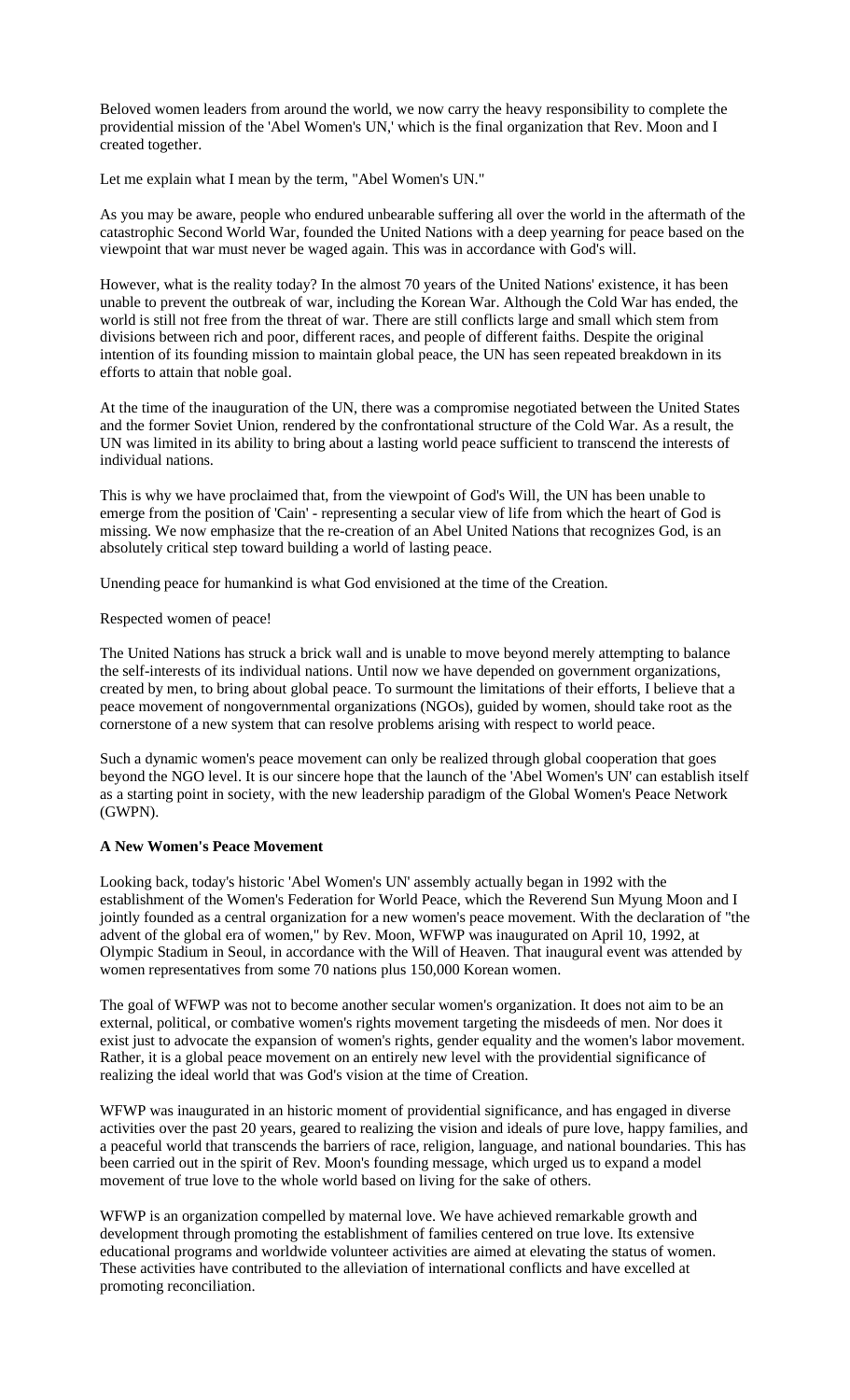In September 1993, after only one year of active service, I was invited to give an address at the UN headquarters in New York; and then, after three years of sincere investment and hard work, the Women's Federation for World Peace was approved by the United Nations' Economic and Social Council as an NGO in General Consultative Status, which is the highest status given to an NGO by the United Nations. Since then, our status has been approved continuously at the reevaluations held every four years. I am confident to say that these reviews reveal and endorse our true value, based on our activities and achievements. Among the more than 3,500 NGOs affiliated with the UN, only 140 have received the General Consultative Status that WFWP has achieved.

# **Substantial Efforts To Build Peace**

Our WFWP Women's Conference for Peace in the Middle East has been held every year since 1997. It has attracted much interest and participation from women leaders of more than 20 nations from the Middle East. It has now expanded and given birth to more concrete activities in the field, which I am glad to be able to report.

For example, this year WFWP sponsored the sixteenth annual Middle East Conference, which was held as a session of the Human Rights Council at the United Nations Office in Geneva. That conference, entitled "Children affected by conflict and disaster: Prevention, protection, healing and empowerment" was attended by women leaders from 18 nations of the Middle East and by diplomatic officials, UN ambassadors to Geneva, representatives from UN agencies and global NGOs from around the world. These 180 or so participants came together to discuss this very severe issue of children's protection. The women gathered came to many serious conclusions, and resolved to apply solutions in the field, and to reconvene with their results and findings.

Today, each of the WFWP chapters around the world is actively conducting relief work to address problems caused by natural calamities and poverty in various parts of our global village. One outstanding program is the "1% Love Share Project" which helps women and children in North Korea. Their slogan, "Let us share a little of what we have," has helped to reach so many people and, I am happy to tell you, they have achieved wonderful results.

From the founding of WFWP, and reaching the highest status as an NGO in consultative status under the UN, our members have never lost their vision for a loving and safe world, and have quietly pioneered the path of a women's peace movement with an unwavering heart. WFWP stands at the center of a new women's movement for world peace, continuing to emerge fresh and vibrant with the power to heal.

At this time, I would like to request a big round of applause to express our infinite gratitude to these women leaders all over the world who have never held back in their encouragement and participation.

However, WFWP must not remain at its current level. It must now develop to the next level by working in common cause and cooperation with women leaders and NGOs from all parts of the world, to serve greater numbers of women and families in smaller and more remote parts of the world.

WFWP should go beyond the level of a women's NGO, and bring together governments, organizations and individuals from every country to forge a unified international effort modeling the ideal of the 'Abel Women UN' by utilizing the Global Women Peace Network. Let's work together to bring this about, and in fact, it is God's absolute decree.

# **Foundation Day Is Just Ahead!**

In giving my sincere congratulations and encouragement to the excellent women here today, I would like to declare the launch of the United States Assembly for the 'Abel Women's UN'.

As we usher in an age of universal and historic revolutionary change, I would like to emphasize the shining truth that women make up half the world's population. Let us now become aware of our historic mission to expand the scope of our activities to all regions of the world.

Beloved women leaders who seek peace! What is the path that humankind should take today? In the end, the problems afflicting humanity can only be resolved through the logic of love and the understanding that we are all one family under God. This is the teaching of true love with God at the center that my husband and I, as the True Parents, received from Heaven. We have championed and taught this precious truth throughout our lives. This ideal represents the path that will lead humanity to a world of everlasting peace and happiness.

This is a historic time of a great cosmic revolution in which we must change history. We must harmonize the spiritual and physical worlds and create the ideal kingdom of heaven that God has longed for since the beginning of time. We can no longer postpone or delay it. Heaven has already proclaimed that the